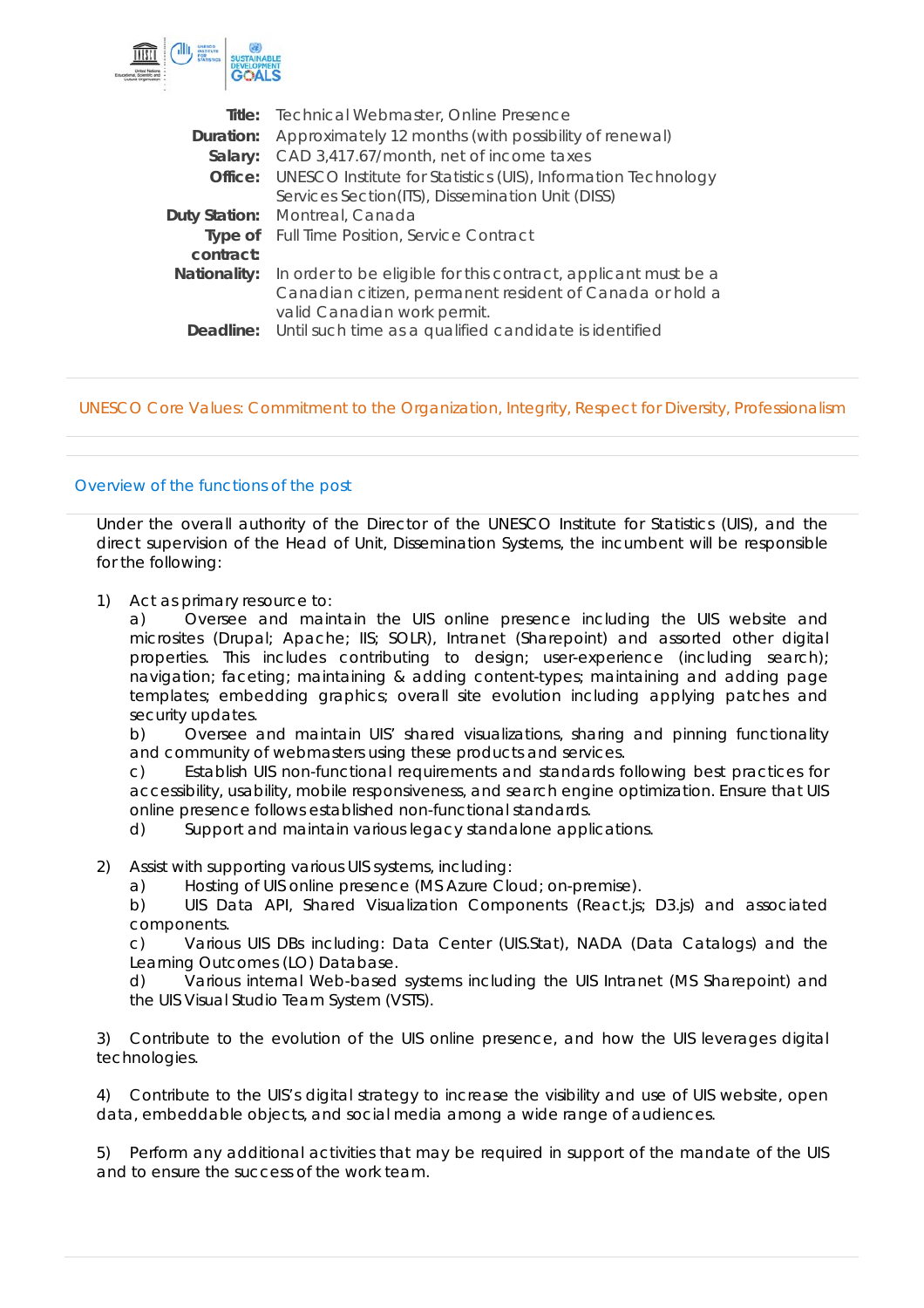#### **Competencies A successful candidate will be required to demonstrate the following competencies:**

Accountability Communication Teamwork Innovation Results focus Planning and organizing Knowledge sharing and continuous improvement

# For detailed information please consult the [UNESCO Competency Framework](https://en.unesco.org/sites/default/files/competency_framework_e.pdf)

# Required qualifications

## Education

• Completed secondary, technical or vocational studies is required

## Work Experience

- A minimum of 8 years of relevant work experience including Drupal with advanced site-building ability, broad knowledge of contributed modules, development of custom modules to extend Drupal's core functionality.
- Extensive experience with a wide range of web technologies, including:
- Expert knowledge of HTML/HTML5, XHTML, XML, and CSS/CSS3 standards with practical experience.
- Proficient in PHP and JavaScript, and their application within Drupal framework. including D3, REACT.js, node.js, and FLUX Framework.
- Version control systems and processes.
- Responsive and mobile-optimized web sites (Bootstrap)
- Cross-browser design (IE, Firefox, Safari, Chrome).
- Web content management platform architecture and server configuration.
- • Implementing web content management platforms.
- Experience with Microsoft Sharepoint (Intranet) would be an asset.
- Exceptional sense of creativity and aesthetic

### Skills and competencies

- Familiarity with best practices for SEO, Usability and Accessibility.
- A strong understanding of web development processes including familiarity with Agile Methodologies and user stories.
- A strong understanding/ proponent of, a Continuous Improvement Process.
- A solid understanding of data driven visualizations.
- Excellent verbal and written communication in English and at least a basic understanding of French.
- Able to work collaboratively in a multicultural and dynamic team environment.
- Strong competencies in attention to detail, problem solving, and time management.

### Languages

• Excellent knowledge of English.

### Desirable qualifications

Education

• A Bachelor's degree in computer science or related field would be an asset.

### Work Experience

*UNESCO is committed to promoting gender equality within its Secretariat. Therefore, women candidates are strongly encouraged to apply. Persons with disabilities equally are encouraged to apply. UNESCO applies a zero tolerance policy against all forms of harassment.*